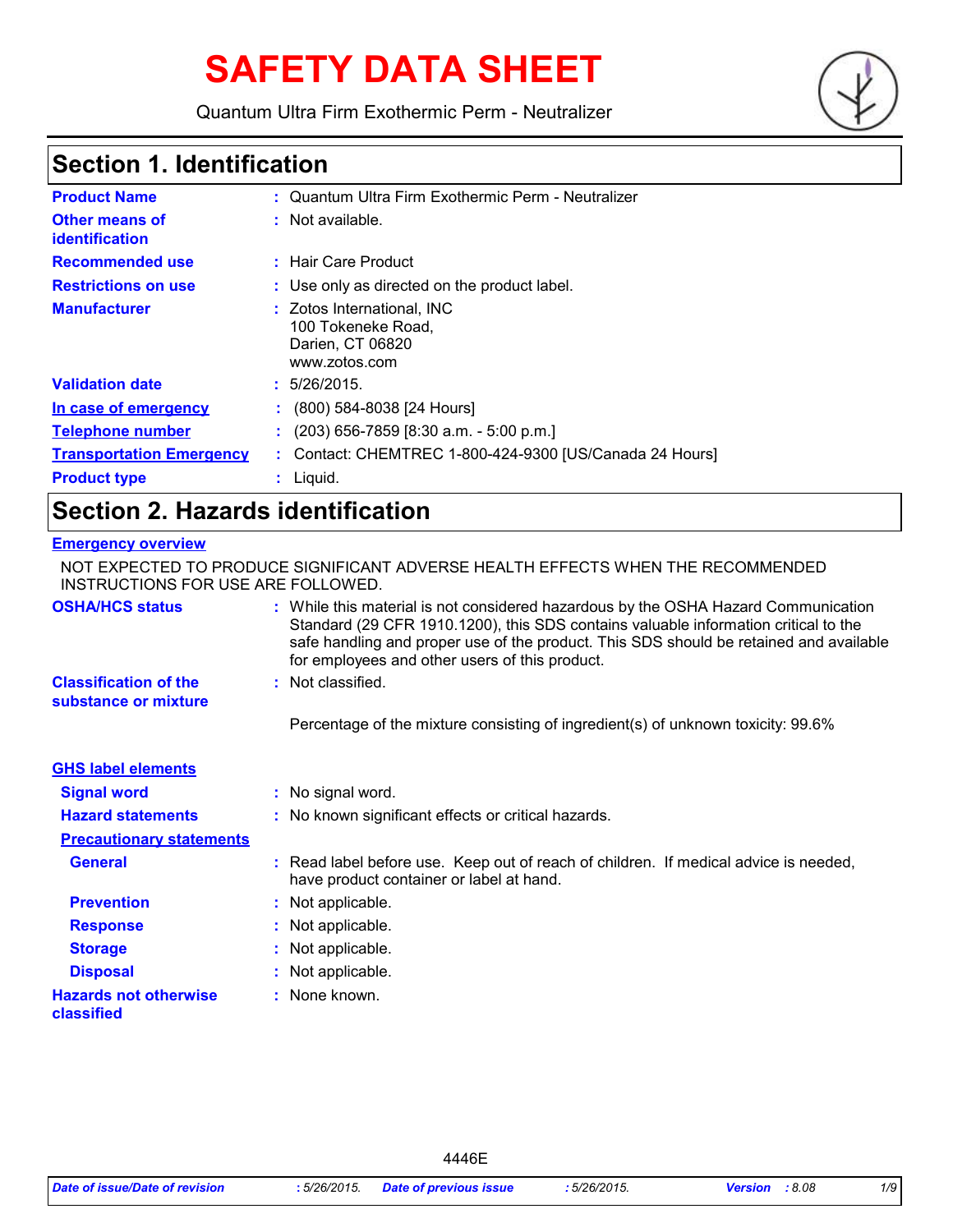## **Section 3. Composition/information on ingredients**

#### **Substance/mixture :**

Mixture

#### **United States**

| <b>Name</b>       | 70   | <b>CAS number</b> |
|-------------------|------|-------------------|
| hydrogen peroxide | 2.18 | 2-84-′            |

Any concentration shown as a range is to protect confidentiality or is due to batch variation.

**There are no additional ingredients present which, within the current knowledge of the supplier and in the concentrations applicable, are classified as hazardous to health or the environment and hence require reporting in this section.**

**Occupational exposure limits, if available, are listed in Section 8.**

### **Section 4. First aid measures**

| <b>Eye contact</b>                | : Immediately flush eyes with running water for at least 15 minutes, keeping eyelids open.<br>Get medical attention if you feel unwell. |
|-----------------------------------|-----------------------------------------------------------------------------------------------------------------------------------------|
| <b>Inhalation</b>                 | : Remove victim to fresh air and keep at rest in a position comfortable for breathing. Get<br>medical attention if you feel unwell.     |
| <b>Skin contact</b>               | : Wash the contaminated skin gently and thoroughly with running water and non-abrasive<br>soap.                                         |
| <b>Ingestion</b>                  | : Call physician immediately.                                                                                                           |
|                                   | Indication of immediate medical attention and special treatment needed, if necessary                                                    |
| <b>Notes to physician</b>         | : Treat symptomatically.                                                                                                                |
| <b>Specific treatments</b>        | : No specific treatment.                                                                                                                |
| <b>Protection of first-aiders</b> | : Use suitable protective equipment (section 8).                                                                                        |

### **See toxicological information (Section 11)**

### **Section 5. Fire-fighting measures**

| <b>Extinguishing media</b>                               |                                                                                                                                                                                                     |
|----------------------------------------------------------|-----------------------------------------------------------------------------------------------------------------------------------------------------------------------------------------------------|
| <b>Suitable extinguishing</b><br>media                   | : Use an extinguishing agent suitable for the surrounding fire.                                                                                                                                     |
| <b>Unsuitable extinguishing</b><br>media                 | : None known.                                                                                                                                                                                       |
| <b>Specific hazards arising</b><br>from the chemical     | : In a fire or if heated, a pressure increase will occur and the container may burst.                                                                                                               |
| <b>Hazardous thermal</b><br>decomposition products       | Decomposition products may include the following materials:<br>carbon dioxide<br>carbon monoxide<br>nitrogen oxides<br>halogenated compounds                                                        |
| <b>Special protective actions</b><br>for fire-fighters   | : Promptly isolate the scene by removing all persons from the vicinity of the incident if<br>there is a fire. No action shall be taken involving any personal risk or without suitable<br>training. |
| <b>Special protective</b><br>equipment for fire-fighters | Fire-fighters should wear appropriate protective equipment and self-contained breathing<br>apparatus (SCBA) with a full face-piece operated in positive pressure mode.                              |
|                                                          |                                                                                                                                                                                                     |

|                                |                   | .                      |             |                          |     |
|--------------------------------|-------------------|------------------------|-------------|--------------------------|-----|
| Date of issue/Date of revision | : 5/26/2015.<br>. | Date of previous issue | : 5/26/2015 | : 8.08<br><b>Version</b> | 2/9 |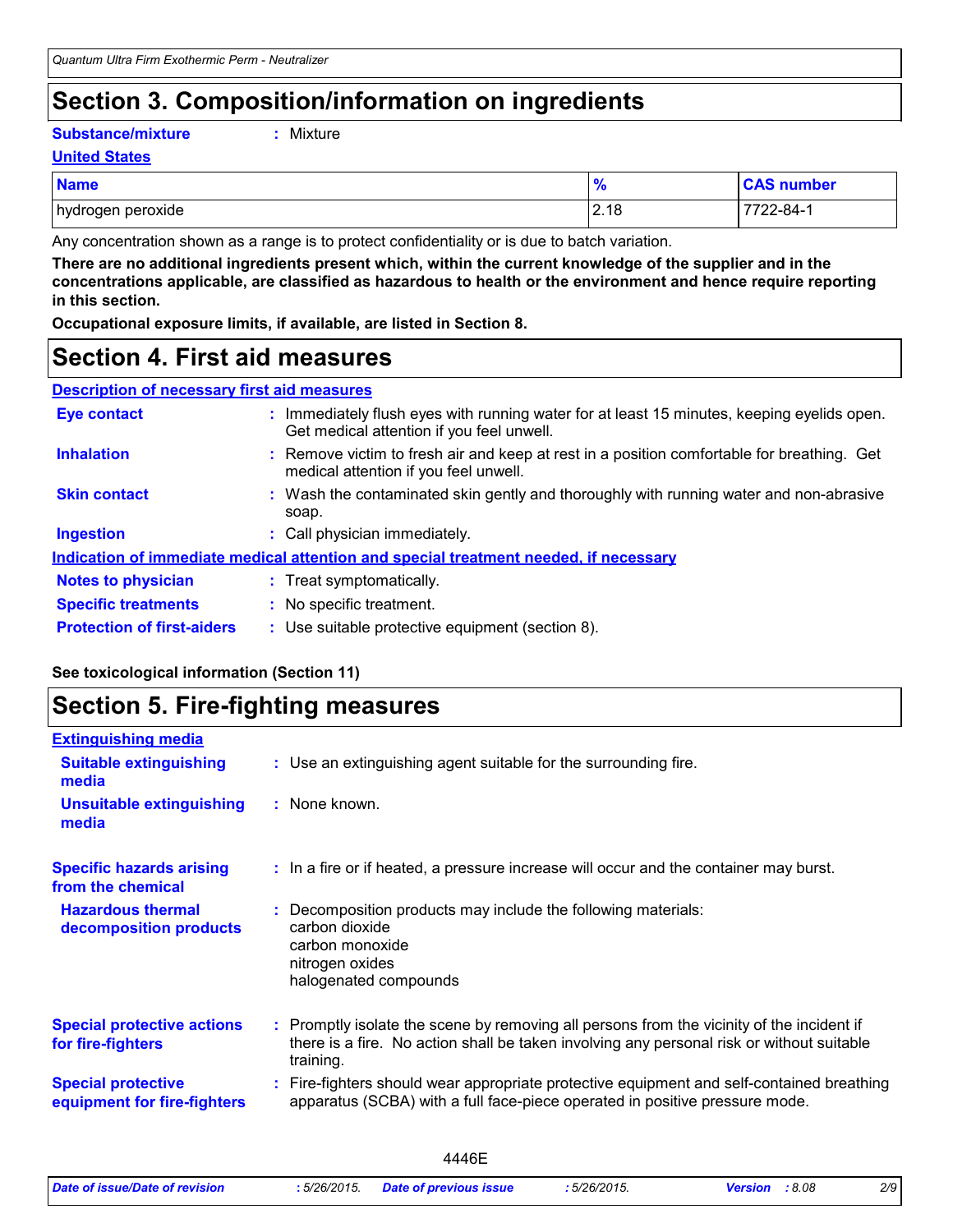### **Section 6. Accidental release measures**

|                                                              | <b>Personal precautions, protective equipment and emergency procedures</b>                                                                                                                                                                                                                                                                    |
|--------------------------------------------------------------|-----------------------------------------------------------------------------------------------------------------------------------------------------------------------------------------------------------------------------------------------------------------------------------------------------------------------------------------------|
| For non-emergency<br>personnel                               | : No action shall be taken involving any personal risk or without suitable training.<br>Evacuate surrounding areas. Keep unnecessary and unprotected personnel from<br>entering. Do not touch or walk through spilled material. Put on appropriate personal<br>protective equipment.                                                          |
|                                                              | For emergency responders : If specialised clothing is required to deal with the spillage, take note of any information<br>in Section 8 on suitable and unsuitable materials. See also the information in "For non-<br>emergency personnel".                                                                                                   |
| <b>Environmental precautions</b>                             | : Avoid dispersal of spilled material and runoff and contact with soil, waterways, drains<br>and sewers. Inform the relevant authorities if the product has caused environmental<br>pollution (sewers, waterways, soil or air).                                                                                                               |
| <b>Methods and materials for containment and cleaning up</b> |                                                                                                                                                                                                                                                                                                                                               |
| <b>Small spill</b>                                           | : Stop leak if without risk. Dilute with water and mop up if water-soluble.                                                                                                                                                                                                                                                                   |
| Large spill                                                  | : Stop leak if without risk. Contain and collect spillage with non-combustible, absorbent<br>material e.g. sand, earth, vermiculite or diatomaceous earth and place in container for<br>disposal according to local regulations (see Section 13). Note: see Section 1 for<br>emergency contact information and Section 13 for waste disposal. |

### **Section 7. Handling and storage**

#### **Precautions for safe handling**

| <b>Protective measures</b>                                                       | : Put on appropriate personal protective equipment (see Section 8).                                                                                                                                                                                                                |
|----------------------------------------------------------------------------------|------------------------------------------------------------------------------------------------------------------------------------------------------------------------------------------------------------------------------------------------------------------------------------|
| <b>Advice on general</b><br>occupational hygiene                                 | : Eating, drinking and smoking should be prohibited in areas where this material is<br>handled, stored and processed. Remove contaminated clothing and protective<br>equipment before entering eating areas. See also Section 8 for additional information<br>on hygiene measures. |
| <b>Conditions for safe storage,</b><br>including any<br><b>incompatibilities</b> | Store in accordance with local regulations. Store in original container protected from<br>direct sunlight in a dry, cool and well-ventilated area, away from incompatible materials<br>(see Section 10) and food and drink.                                                        |

### **Section 8. Exposure controls/personal protection**

### **United States**

#### **Control parameters**

### **Occupational exposure limits**

| <b>Ingredient name</b> | <b>Exposure limits</b>                                                                                                                                                                                                                                                                                                                                                                    |
|------------------------|-------------------------------------------------------------------------------------------------------------------------------------------------------------------------------------------------------------------------------------------------------------------------------------------------------------------------------------------------------------------------------------------|
| hydrogen peroxide      | <b>ACGIH TLV (United States, 4/2014).</b><br>TWA: 1 ppm 8 hours.<br>TWA: 1.4 mg/m <sup>3</sup> 8 hours.<br>OSHA PEL 1989 (United States, 3/1989).<br>TWA: 1 ppm 8 hours.<br>TWA: 1.4 mg/m <sup>3</sup> 8 hours.<br>NIOSH REL (United States, 10/2013).<br>TWA: 1 ppm 10 hours.<br>TWA: 1.4 mg/m <sup>3</sup> 10 hours.<br><b>OSHA PEL (United States, 2/2013).</b><br>TWA: 1 ppm 8 hours. |
|                        | TWA: $1.4 \text{ mg/m}^3$ 8 hours.                                                                                                                                                                                                                                                                                                                                                        |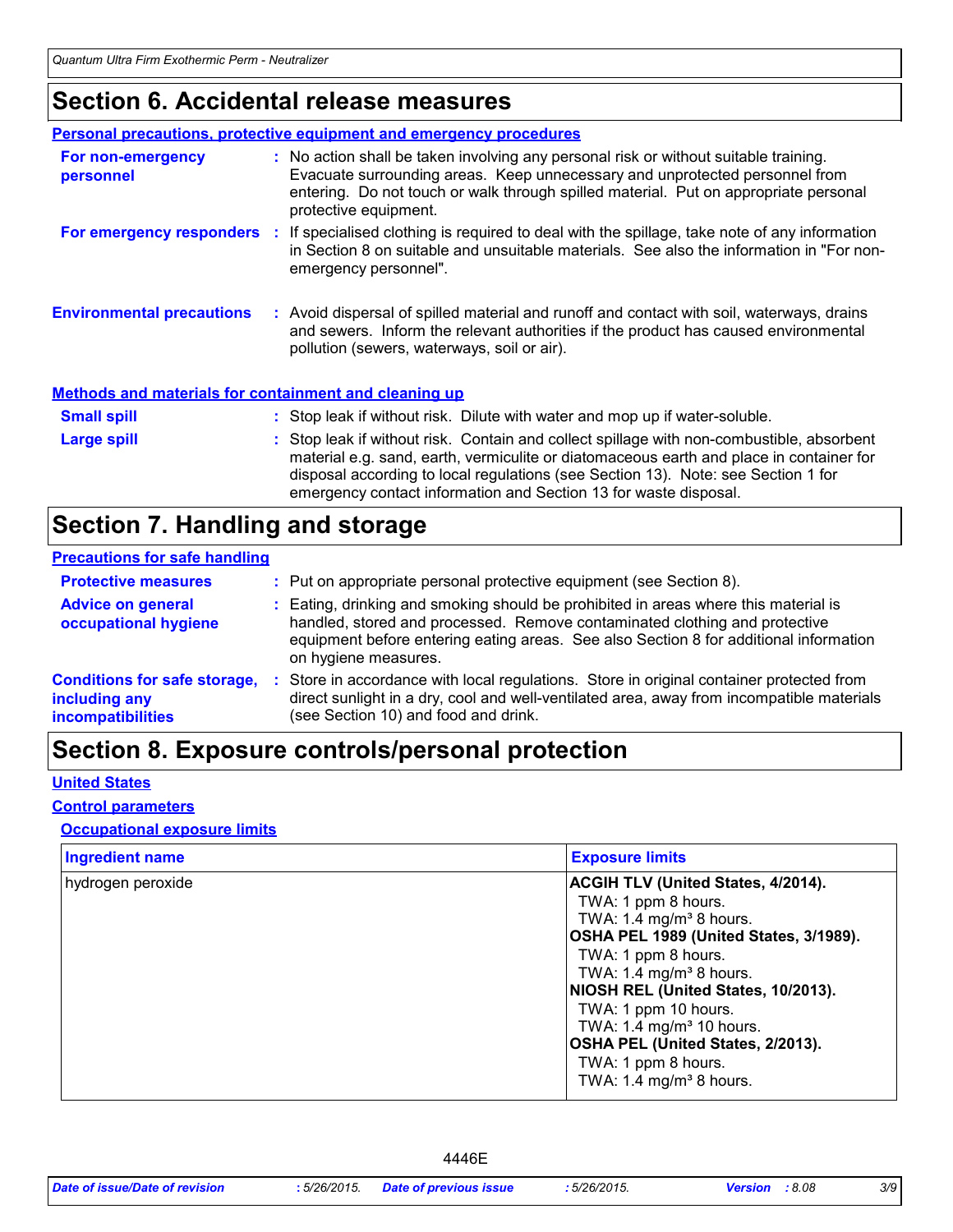### **Section 8. Exposure controls/personal protection**

| <b>Appropriate engineering</b>                   | : Good general ventilation should be sufficient to control worker exposure to airborne                                                                                                                                                                                                                                          |
|--------------------------------------------------|---------------------------------------------------------------------------------------------------------------------------------------------------------------------------------------------------------------------------------------------------------------------------------------------------------------------------------|
| <b>controls</b>                                  | contaminants.                                                                                                                                                                                                                                                                                                                   |
| <b>Environmental exposure</b><br><b>controls</b> | : Emissions from ventilation or work process equipment should be checked to ensure<br>they comply with the requirements of environmental protection legislation. In some<br>cases, fume scrubbers, filters or engineering modifications to the process equipment<br>will be necessary to reduce emissions to acceptable levels. |

| <b>Individual protection measures</b> |                                                                                                                                                                                                                                                                                                                            |
|---------------------------------------|----------------------------------------------------------------------------------------------------------------------------------------------------------------------------------------------------------------------------------------------------------------------------------------------------------------------------|
| <b>Hygiene measures</b>               |                                                                                                                                                                                                                                                                                                                            |
| <b>Hygiene measures</b>               | : When using do not eat, drink or smoke.                                                                                                                                                                                                                                                                                   |
| <b>Eye/face protection</b>            | : None.                                                                                                                                                                                                                                                                                                                    |
| <b>Skin protection</b>                |                                                                                                                                                                                                                                                                                                                            |
| <b>Hand protection</b>                | $:$ None.                                                                                                                                                                                                                                                                                                                  |
| <b>Body protection</b>                | : Wear suitable protective clothing.                                                                                                                                                                                                                                                                                       |
| <b>Other skin protection</b>          | : Appropriate footwear and any additional skin protection measures should be selected<br>based on the task being performed and the risks involved and should be approved by a<br>specialist before handling this product.                                                                                                  |
| <b>Other skin protection</b>          | : Appropriate footwear and any additional skin protection measures should be selected<br>based on the task being performed and the risks involved and should be approved by a<br>specialist before handling this product.                                                                                                  |
| <b>Respiratory protection</b>         | : Use a properly fitted, air-purifying or air-fed respirator complying with an approved<br>standard if a risk assessment indicates this is necessary. Respirator selection must be<br>based on known or anticipated exposure levels, the hazards of the product and the safe<br>working limits of the selected respirator. |

**Consult local authorities for acceptable exposure limits.**

### **Section 9. Physical and chemical properties**

| <b>Appearance</b>       |                                        |
|-------------------------|----------------------------------------|
| <b>Physical state</b>   | : Liquid. [Viscous liquid.]            |
| <b>Color</b>            | : Off-white.                           |
| Odor                    | $:$ Fragrant.                          |
| pH                      | : 3 to 4                               |
| <b>Boiling point</b>    | : $>100^{\circ}$ C ( $>212^{\circ}$ F) |
| <b>Flash point</b>      | : Closed cup: Not applicable.          |
| <b>Relative density</b> | $: 1.004$ to 1.01                      |

### **Section 10. Stability and reactivity**

| <b>Reactivity</b>                            | : No specific test data related to reactivity available for this product or its ingredients. |
|----------------------------------------------|----------------------------------------------------------------------------------------------|
| <b>Chemical stability</b>                    | : The product is stable.                                                                     |
| <b>Possibility of hazardous</b><br>reactions | : Under normal conditions of storage and use, hazardous reactions will not occur.            |
| <b>Conditions to avoid</b>                   | : No specific data.                                                                          |
| <b>Incompatible materials</b>                | : No specific data.                                                                          |
|                                              | 4446E                                                                                        |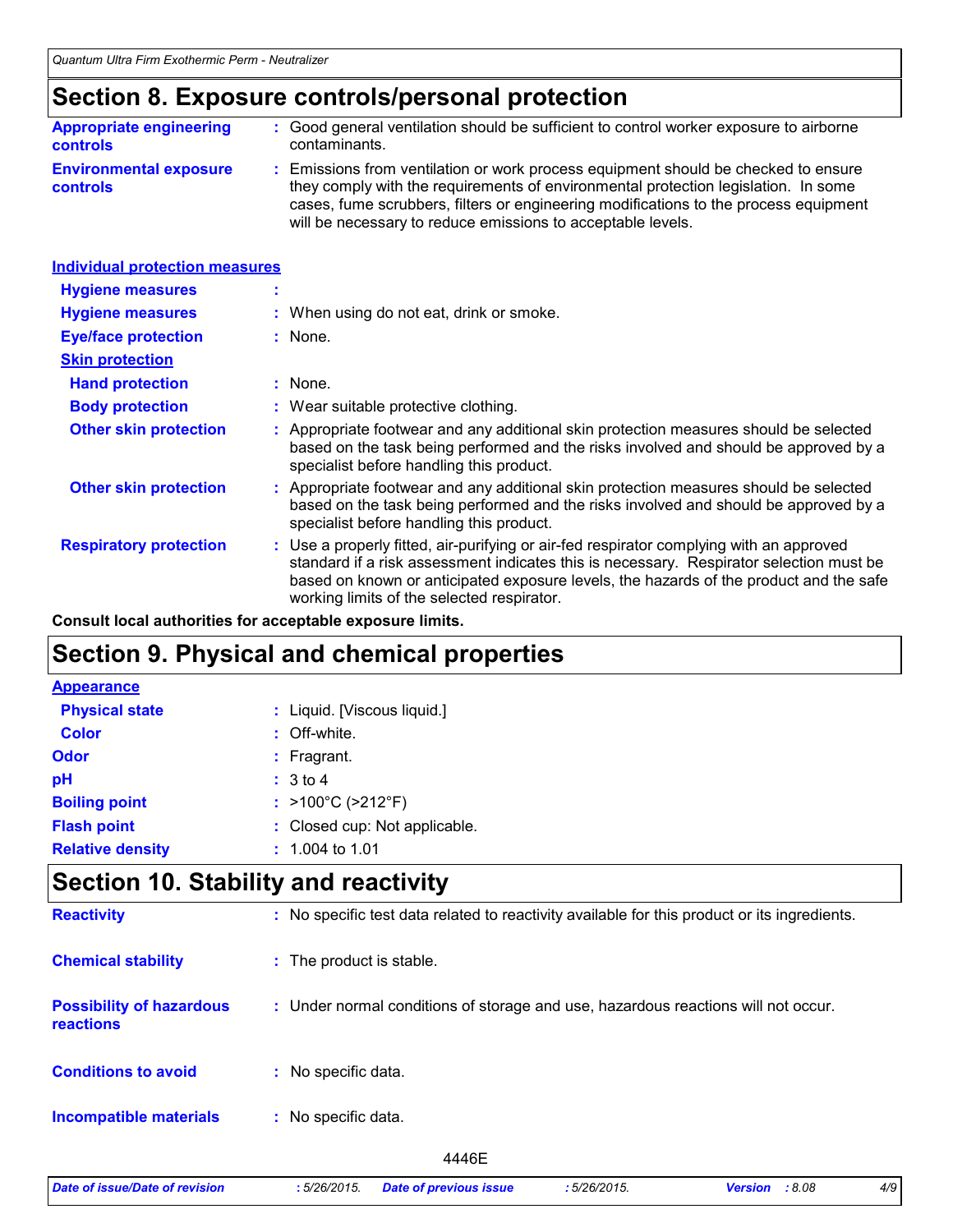### **Section 10. Stability and reactivity**

**Hazardous decomposition products**

Under normal conditions of storage and use, hazardous decomposition products should **:** not be produced.

### **Section 11. Toxicological information**

#### **United States**

**Information on toxicological effects**

#### **Acute toxicity**

Not available.

#### **Irritation/Corrosion**

| <b>Product/ingredient name</b> | <b>Result</b>            | <b>Species</b> | <b>Score</b> | <b>Exposure</b> | <b>Observation</b> |
|--------------------------------|--------------------------|----------------|--------------|-----------------|--------------------|
| hydrogen peroxide              | I Eves - Severe irritant | Rabbit         |              | milligrams      |                    |

### **Sensitization**

Not available.

#### **Mutagenicity**

Not available.

#### **Carcinogenicity**

Not available.

### **Classification**

| <b>Product/ingredient name</b> | <b>OSHA</b> | <b>IARC</b> | <b>NTP</b> |
|--------------------------------|-------------|-------------|------------|
| hydrogen peroxide              |             |             |            |

### **Reproductive toxicity**

Not available.

#### **Teratogenicity**

Not available.

### **Specific target organ toxicity (single exposure)**

Not available.

### **Specific target organ toxicity (repeated exposure)**

Not available.

#### **Aspiration hazard**

Not available.

#### **Information on the likely routes of exposure :** Not available.

| <b>Potential acute health effects</b> |                                                                                                                     |
|---------------------------------------|---------------------------------------------------------------------------------------------------------------------|
| <b>Eye contact</b>                    | : No known significant effects or critical hazards.                                                                 |
| <b>Inhalation</b>                     | Exposure to decomposition products may cause a health hazard. Serious effects may<br>be delayed following exposure. |
| <b>Skin contact</b>                   | : No known significant effects or critical hazards.                                                                 |
| <b>Ingestion</b>                      | : No known significant effects or critical hazards.                                                                 |
|                                       | <b>Symptoms related to the physical, chemical and toxicological characteristics</b>                                 |
| <b>Eye contact</b>                    | : No specific data.                                                                                                 |
| <b>Inhalation</b>                     | No specific data.                                                                                                   |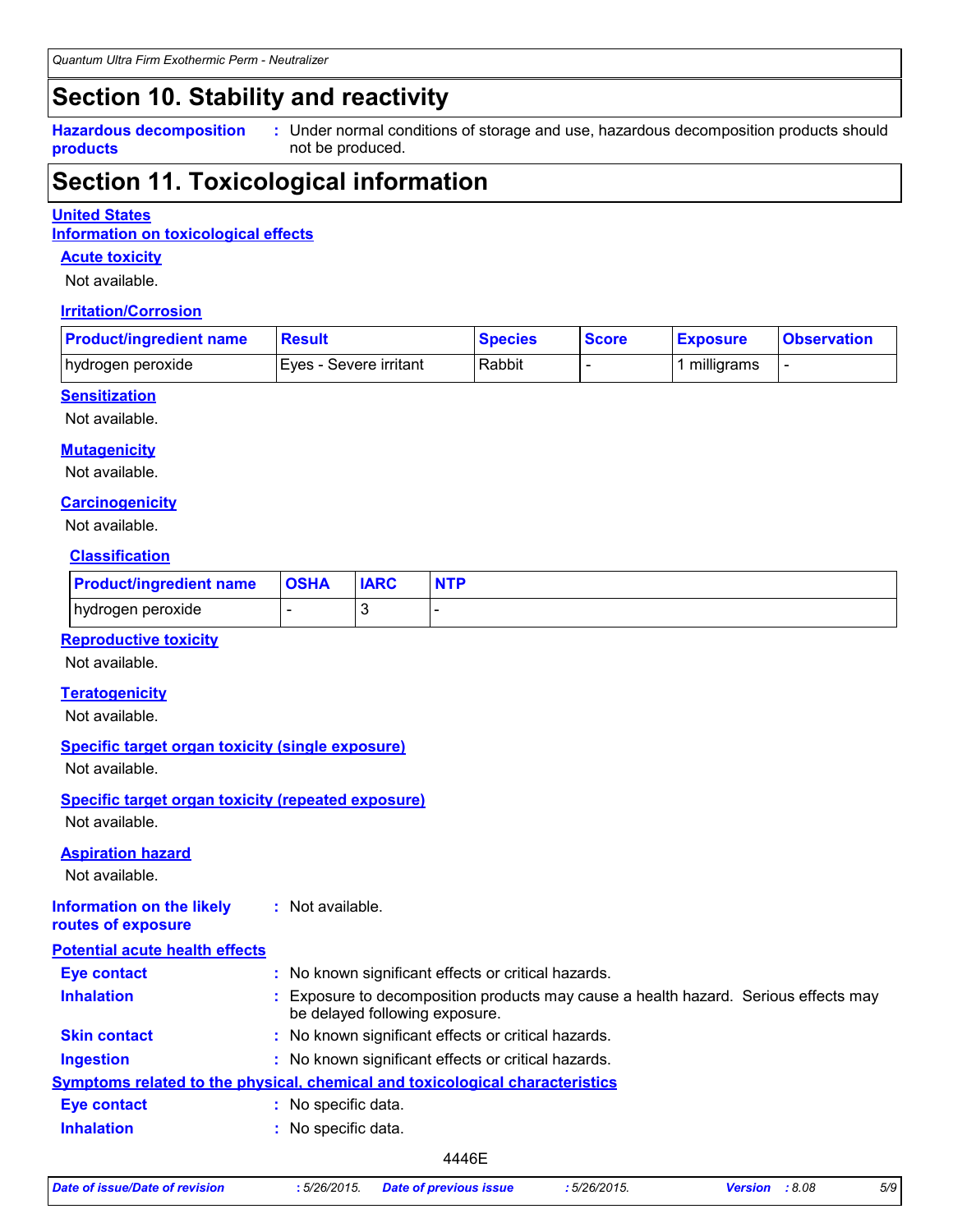### **Section 11. Toxicological information**

| <b>Skin contact</b>                               | : No specific data.                                                                      |
|---------------------------------------------------|------------------------------------------------------------------------------------------|
| <b>Ingestion</b>                                  | : No specific data.                                                                      |
|                                                   | Delayed and immediate effects and also chronic effects from short and long term exposure |
| <b>Short term exposure</b>                        |                                                                                          |
| <b>Potential immediate</b><br>effects             | : Not available.                                                                         |
| <b>Potential delayed effects</b>                  | : Not available.                                                                         |
| <b>Long term exposure</b>                         |                                                                                          |
| <b>Potential immediate</b><br>effects             | $:$ Not available.                                                                       |
| <b>Potential delayed effects : Not available.</b> |                                                                                          |
| <b>Potential chronic health effects</b>           |                                                                                          |
| Not available.                                    |                                                                                          |
| <b>General</b>                                    | : No known significant effects or critical hazards.                                      |
| <b>Carcinogenicity</b>                            | : No known significant effects or critical hazards.                                      |
| <b>Mutagenicity</b>                               | : No known significant effects or critical hazards.                                      |
| <b>Teratogenicity</b>                             | : No known significant effects or critical hazards.                                      |
| <b>Developmental effects</b>                      | : No known significant effects or critical hazards.                                      |
| <b>Fertility effects</b>                          | : No known significant effects or critical hazards.                                      |
| <b>Numerical measures of toxicity</b>             |                                                                                          |
| <b>Acute toxicity estimates</b>                   |                                                                                          |
| Not available.                                    |                                                                                          |

### **Section 12. Ecological information**

### **United States**

### **Toxicity**

| <b>Product/ingredient name</b> | <b>Result</b>                      | <b>Species</b>                                               | <b>Exposure</b> |
|--------------------------------|------------------------------------|--------------------------------------------------------------|-----------------|
| hydrogen peroxide              | Acute EC50 1.2 mg/l Marine water   | Algae - Dunaliella tertiolecta -<br>Exponential growth phase | 72 hours        |
|                                | Acute EC50 5.38 mg/l Fresh water   | Algae - Pseudokirchneriella<br>subcapitata                   | 96 hours        |
|                                | Acute EC50 2320 µg/l Fresh water   | Daphnia - Daphnia magna -<br>Neonate                         | 48 hours        |
|                                | Acute LC50 93 ppm Fresh water      | <b>Fish - Oncorhynchus mykiss</b>                            | 96 hours        |
|                                | Chronic NOEC 989.7 ppm Fresh water | <b>Fish - Oncorhynchus</b><br>tshawytscha - Egg              | 43 days         |

### **Persistence and degradability**

Not available.

### **Bioaccumulative potential**

| <b>Product/ingredient name</b>                          | $LogP_{ow}$                                         | <b>BCF</b> | <b>Potential</b> |
|---------------------------------------------------------|-----------------------------------------------------|------------|------------------|
| hydrogen peroxide                                       | $-1.36$                                             |            | low              |
| <b>Mobility in soil</b>                                 |                                                     |            |                  |
| <b>Soil/water partition</b><br><b>coefficient (Koc)</b> | : Not available.                                    |            |                  |
| <b>Other adverse effects</b>                            | : No known significant effects or critical hazards. |            |                  |

| Date of issue/Date of revision | :5/26/2015. | <b>Date of previous issue</b> |
|--------------------------------|-------------|-------------------------------|
|                                |             |                               |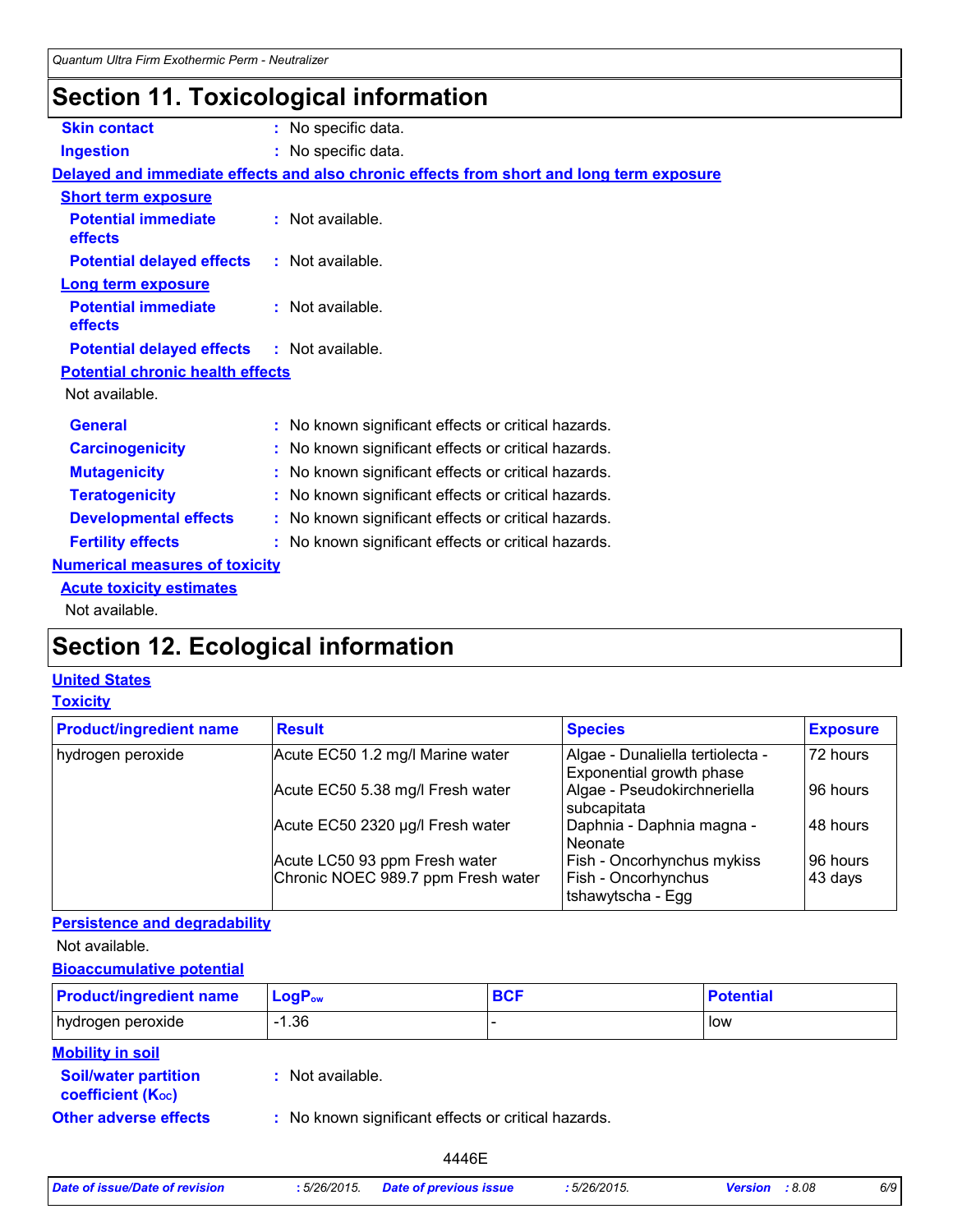### **Section 13. Disposal considerations**

#### **Disposal methods :**

Disposal of this product, solutions and any by-products should at all times comply with the requirements of environmental protection and waste disposal legislation and any regional local authority requirements.

### **Section 14. Transport information**

| <b>Regulatory</b><br>information       | <b>UN number</b>         | <b>Proper shipping name</b> | <b>Classes</b> |                              | <b>PG*</b> Label | <b>Additional</b><br>information |
|----------------------------------------|--------------------------|-----------------------------|----------------|------------------------------|------------------|----------------------------------|
| <b>DOT Classification</b>              | <b>Not</b><br>regulated. |                             |                | $\qquad \qquad \blacksquare$ |                  |                                  |
| <b>TDG Classification</b>              | <b>Not</b><br>regulated. |                             |                | $\overline{\phantom{0}}$     |                  |                                  |
| <b>Mexico</b><br><b>Classification</b> | Not<br>regulated.        |                             |                | $\blacksquare$               |                  |                                  |
| <b>ADR/RID Class</b>                   | <b>Not</b><br>regulated. |                             |                | $\overline{\phantom{0}}$     |                  |                                  |
| <b>IMDG Class</b>                      | Not<br>regulated.        |                             |                | $\overline{\phantom{0}}$     |                  |                                  |
| <b>IATA-DGR Class</b>                  | <b>Not</b><br>regulated. |                             |                | $\overline{\phantom{0}}$     |                  |                                  |

PG\* : Packing group

## **Section 15. Regulatory information**

| <b>U.S. Federal regulations</b>                                                   | $:$ TSCA 8(a) PAIR: decamethyltetrasiloxane; 2-benzylideneheptanal; 2-(4-tert-butylbenzyl)<br>propionaldehyde; α-hexylcinnamaldehyde |
|-----------------------------------------------------------------------------------|--------------------------------------------------------------------------------------------------------------------------------------|
|                                                                                   | <b>TSCA 8(a) CDR Exempt/Partial exemption: Not determined</b>                                                                        |
|                                                                                   | United States inventory (TSCA 8b): Not determined.                                                                                   |
|                                                                                   | Clean Water Act (CWA) 311: Phosphoric acid, solution                                                                                 |
| <b>Clean Air Act Section 112</b><br>(b) Hazardous Air<br><b>Pollutants (HAPS)</b> | : Not listed                                                                                                                         |
| <b>Clean Air Act Section 602</b><br><b>Class I Substances</b>                     | : Not listed                                                                                                                         |
| <b>Clean Air Act Section 602</b><br><b>Class II Substances</b>                    | : Not listed                                                                                                                         |
| <b>DEA List I Chemicals</b><br>(Precursor Chemicals)                              | : Not listed                                                                                                                         |
| <b>DEA List II Chemicals</b><br><b>(Essential Chemicals)</b>                      | : Not listed                                                                                                                         |
| <b>SARA 302/304</b>                                                               |                                                                                                                                      |
| <b>Composition/information on ingredients</b>                                     |                                                                                                                                      |

|                   |               |                  | <b>SARA 302 TPQ</b> |           | <b>SARA 304 RQ</b> |           |
|-------------------|---------------|------------------|---------------------|-----------|--------------------|-----------|
| <b>Name</b>       | $\frac{9}{6}$ | <b>EHS</b> (lbs) |                     | (gallons) | (lbs)              | (gallons) |
| hydrogen peroxide | 2.18          | Yes.             | 1000                | 106.1     | 1000               | 106.1     |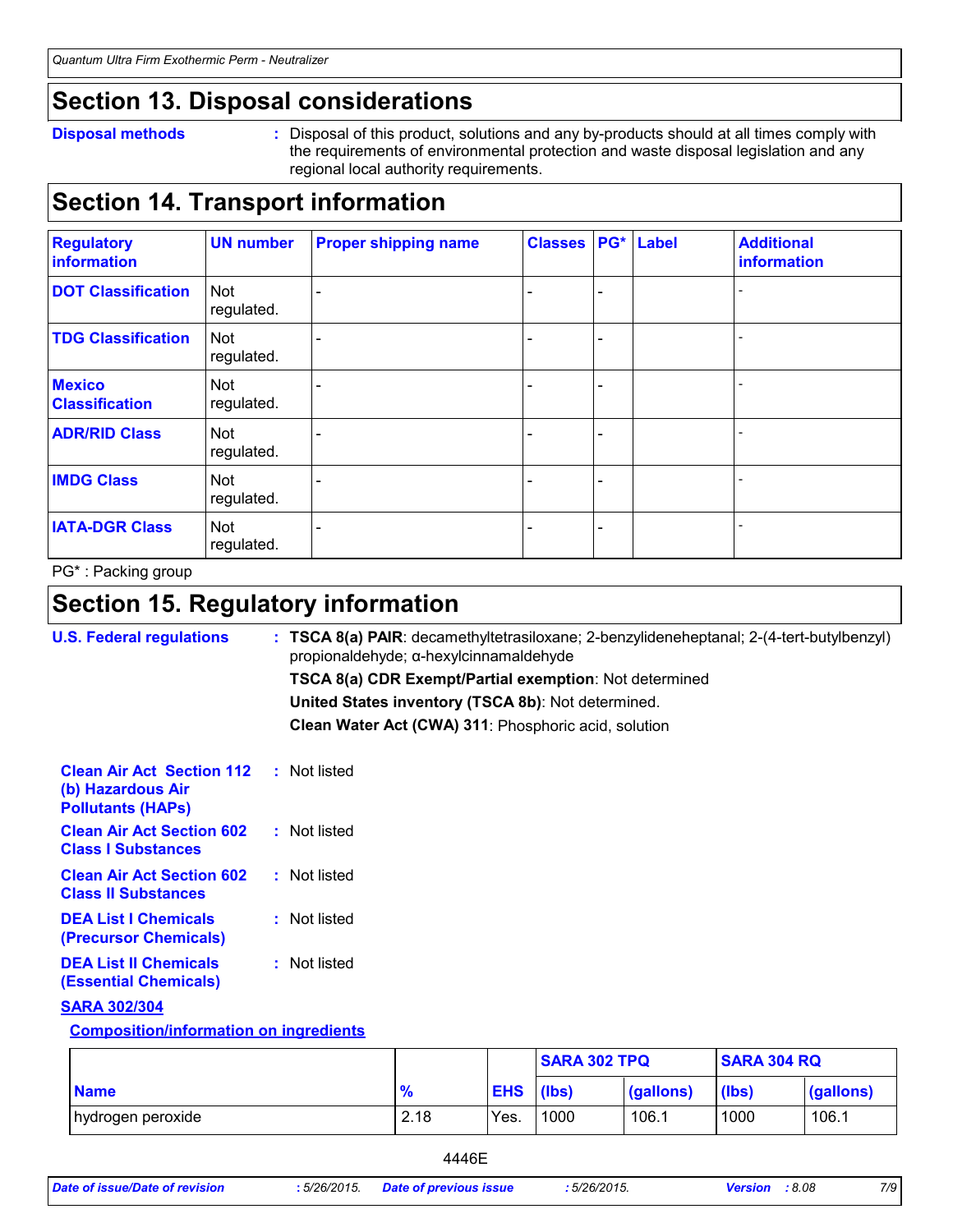### **Section 15. Regulatory information**

**SARA 304 RQ :** 45861 lbs / 20820.9 kg [3437.7 gal / 13013.1 L]

**SARA 311/312**

**Classification :** Not applicable.

#### **Composition/information on ingredients**

| <b>Name</b>         | $\frac{9}{6}$ | <b>Fire</b> | <b>Sudden</b><br>hazard release of<br><b>pressure</b> | <b>Reactive</b> | <b>Immediate</b><br>(acute)<br>health<br>hazard | <b>Delayed</b><br>(chronic)<br>health<br>hazard |
|---------------------|---------------|-------------|-------------------------------------------------------|-----------------|-------------------------------------------------|-------------------------------------------------|
| I hydrogen peroxide | 2.18          | No.         | No.                                                   | No.             | Yes.                                            | No.                                             |

#### **Massachusetts : State regulations**

The following components are listed: HYDROGEN PEROXIDE

- 
- **New York :** The following components are listed: Hydrogen peroxide
- **New Jersey :** The following components are listed: HYDROGEN PEROXIDE
- 
- **Pennsylvania :** None of the components are listed.

### **California Prop. 65**

CALIFORNIA PROPOSITION 65: The following statement is made in order to comply with the California Safe Drinking Water and Toxic Enforcement Act of 1986. This product is not known to the State of California to cause cancer.

### Not available.

#### **International regulations**

**Chemical Weapon Convention List Schedules I, II & III Chemicals**

Not listed.

### **Montreal Protocol (Annexes A, B, C, E)**

Not listed.

### **Stockholm Convention on Persistent Organic Pollutants**

Not listed.

### **Rotterdam Convention on Prior Inform Consent (PIC)**

Not listed.

### **UNECE Aarhus Protocol on POPs and Heavy Metals**

Not listed.

### **Canada**

| <b>WHMIS (Canada)</b>        | : Not controlled under WHMIS (Canada). |  |
|------------------------------|----------------------------------------|--|
| <b>Canadian lists</b>        |                                        |  |
| <b>Canadian NPRI</b>         | : None of the components are listed.   |  |
| <b>CEPA Toxic substances</b> | : None of the components are listed.   |  |
| <b>Canada inventory</b>      | : Not determined.                      |  |

**This product has been classified in accordance with the hazard criteria of the Controlled Products Regulations and the MSDS contains all the information required by the Controlled Products Regulations.**

### **Mexico**

**Classification :**